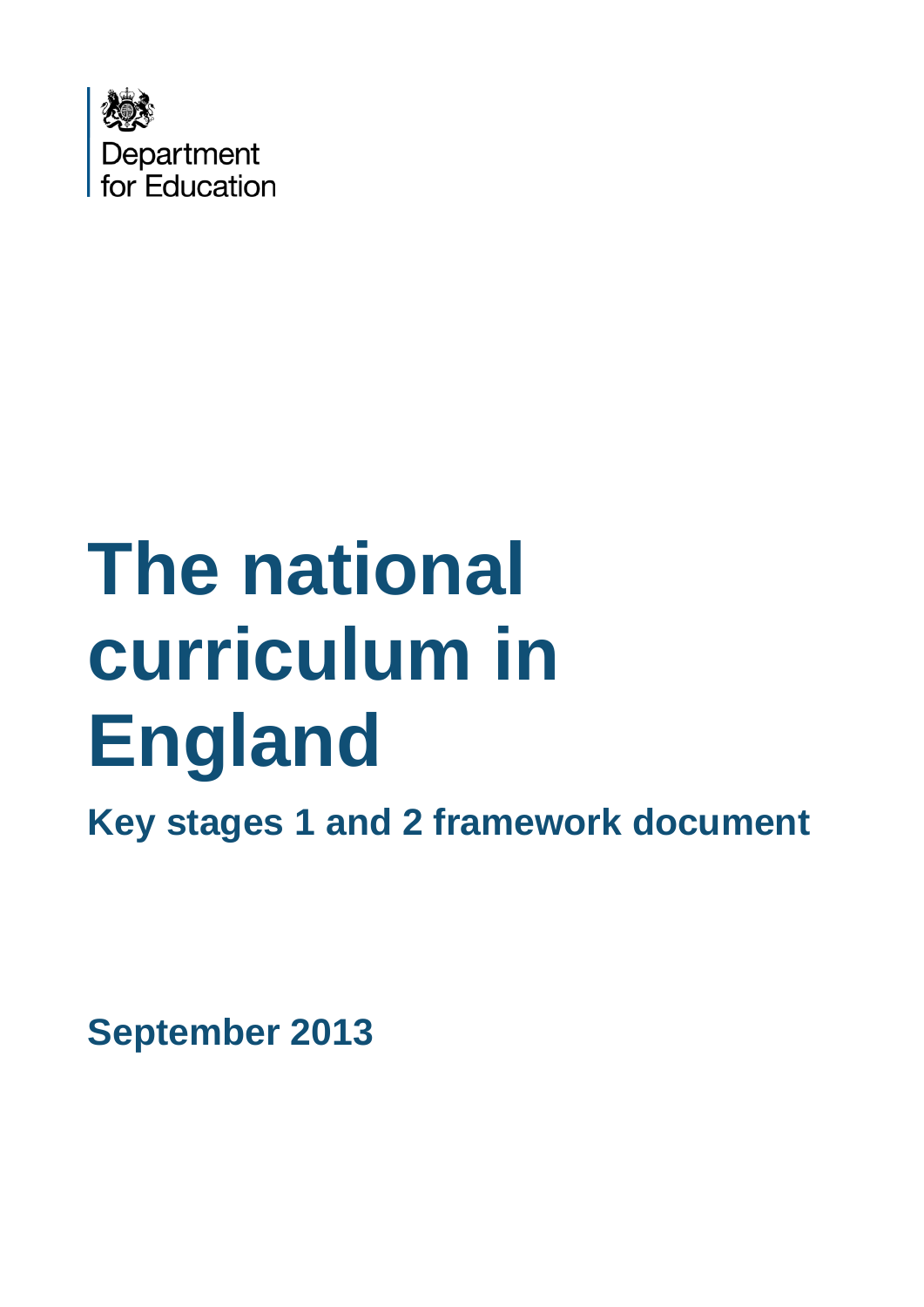# **Music**

### **Purpose of study**

Music is a universal language that embodies one of the highest forms of creativity. A highquality music education should engage and inspire pupils to develop a love of music and their talent as musicians, and so increase their self-confidence, creativity and sense of achievement. As pupils progress, they should develop a critical engagement with music, allowing them to compose, and to listen with discrimination to the best in the musical canon.

### **Aims**

The national curriculum for music aims to ensure that all pupils:

- **•** perform, listen to, review and evaluate music across a range of historical periods, genres, styles and traditions, including the works of the great composers and musicians
- **EXT** learn to sing and to use their voices, to create and compose music on their own and with others, have the opportunity to learn a musical instrument, use technology appropriately and have the opportunity to progress to the next level of musical excellence
- understand and explore how music is created, produced and communicated, including through the inter-related dimensions: pitch, duration, dynamics, tempo, timbre, texture, structure and appropriate musical notations.

## **Attainment targets**

By the end of each key stage, pupils are expected to know, apply and understand the matters, skills and processes specified in the relevant programme of study.